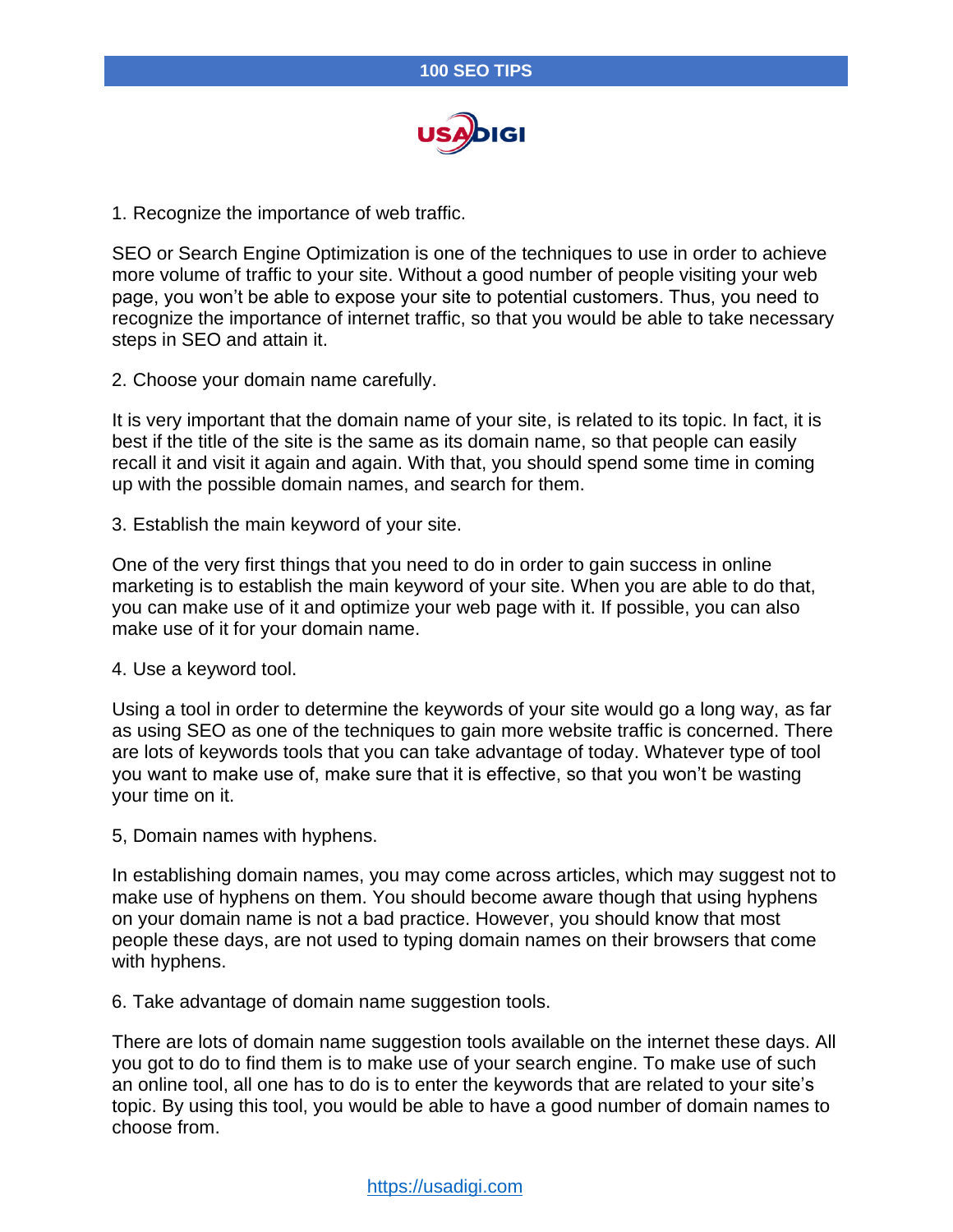7. Your website's content.

To have more people visiting your site on a regular basis, then you need to establish a very high quality content for it. If you can make it exclusive, then that would be better. Therefore, you need to start writing articles for your site today. Write the articles with the use of valuable information, so that people would be able to appreciate it.

8. Come up with a memorable domain name.

When it comes to choosing your site's domain name, you need to make it as memorable as you can. To make that a possibility, then you have to have a domain name that is catchy and short. When it is able to catch the attention of people, and it is short, then they would not encounter difficulties in trying to remember it.

9. Add more content to your site.

You have to keep in mind that in order to have people purchase or sign up with your products and services, you have to convince them first. You would know if a person is almost convinced if he is constantly revisiting your site from time to time. To have a person revisit your site, you need to give him reasons to; and, one of which is by providing the site with new and updated content.

10. Don't forget the keywords in your image file.

When you upload images on your website, which are related to your products and services, do not forget to establish keywords for it as well. Some people are easily attracted with certain images. Therefore, if you optimize your images with important keywords, then more people would be able to find your portal.

11. Do a research about your product offerings.

Before you launch certain promotional offers, you should do a thorough research about it first. By doing that, you would be able to ensure that such a step is something that you really need to do. Aside from that, your research can also help you in how to properly go about it.

12. Pinpoint your top competitors.

Knowing your competitors is one of the best things to do in order to get ahead of them, or at least be at par with their performance. To attain that, you need to do your research about them first. Identify them, and try to check the strategies that they are making use of. See if such techniques can also be applied on your web page, so that you can take advantage of them if possible.

13. Determine your best keywords.

Do your research in order to determine the keywords you are using that pull the most traffic. This will give you more edge over your competitors in terms of attracting more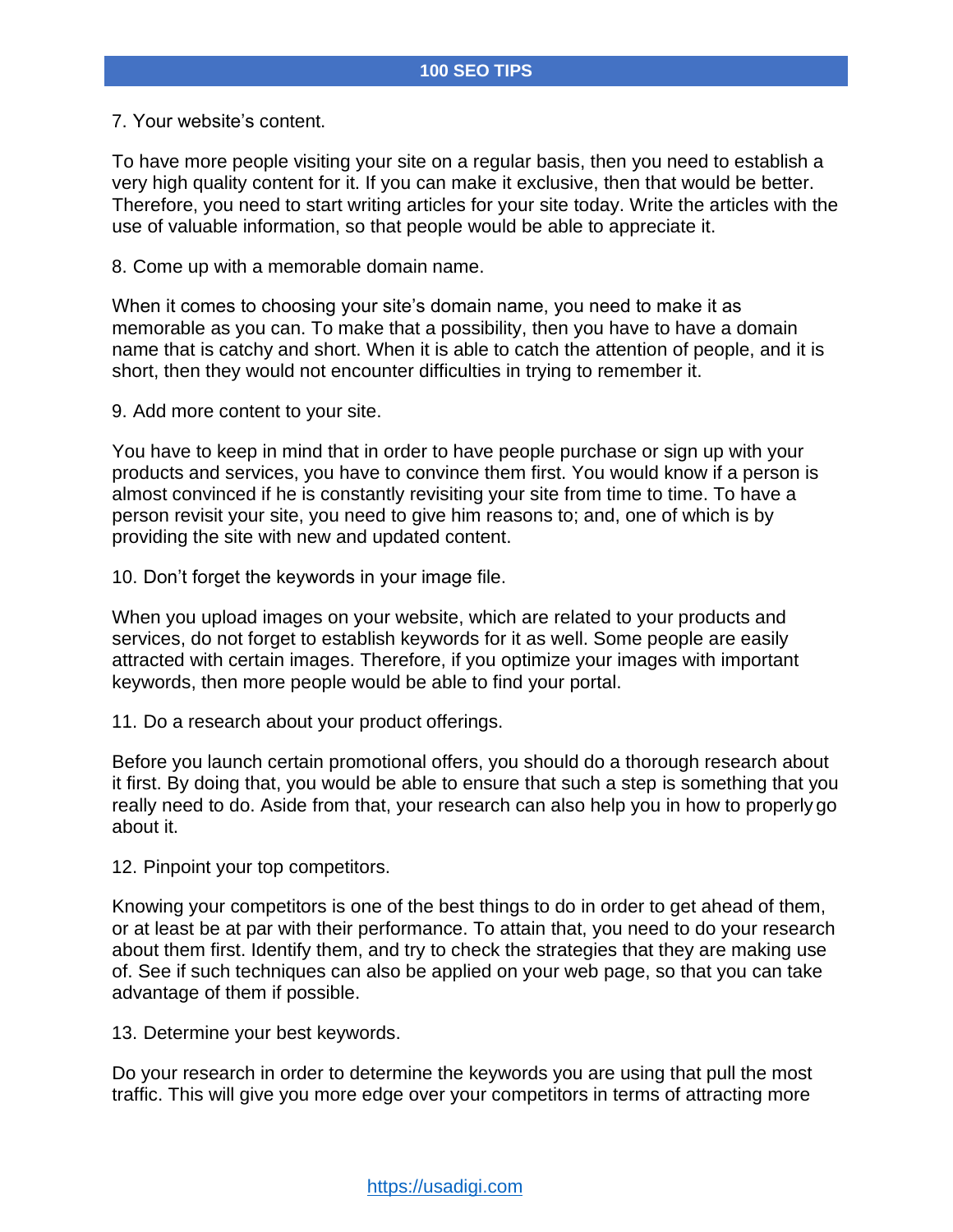potential customers to your website. Once you identify the best keywords, optimize your site with it, as well as your articles, so that you can maximize the benefits you can derive from it.

14. Determine if your website is crawl-able by various search engines.

In order for people to find your site when they search for information related to it, your web portal should be crawl-able by search engines. To achieve this, you need to research about how to get it done. Aside from that, make sure that certain files you have on it does not block your site from being indexed.

15. Make the most out of your tags.

To ensure that your web portal would benefit from your tags or title tags, you should use target keywords in it. Aside from that, you can also mention the area you provide services to in your title tag, if you cover a specific area. Moreover, you should also make use of the most valuable keywords at the beginning of your title tag.

16. Establishing titles for your site's pages.

First and foremost, you should make sure that each page on your website is provided with a title. On top of that, the titles should be short and catchy, so that they are more captivating. In addition, you should make sure that the titles on each of your site's pages are unique.

17. Distribute your articles to various article directories.

Each time you write an informative article related to your site's topic, you should distribute it to a number of article directories. When you do that, you are making sure that more people would be visiting your site. Article directories are frequented by several people all around the globe these days, since they know that it is where they can acquire lots of information about different topics.

18. Use synonyms.

When writing articles either for your website or for article directory distribution, you should make use of synonyms for it, especially when it comes to the keywords or keyword phrases. When you use synonyms, it would make the flow of the article more natural. On top of that, it also makes the articles more interesting and pleasant to read for your potential customers.

### 19. Don't forget the links.

When you submit your articles to various article directories, do not forget to include back links on it. These links should take the readers of your articles to your site, when they choose to click it. In most cases, the links are included at the bottom part of your articles, so that people would see them just prior to finishing reading the write-ups.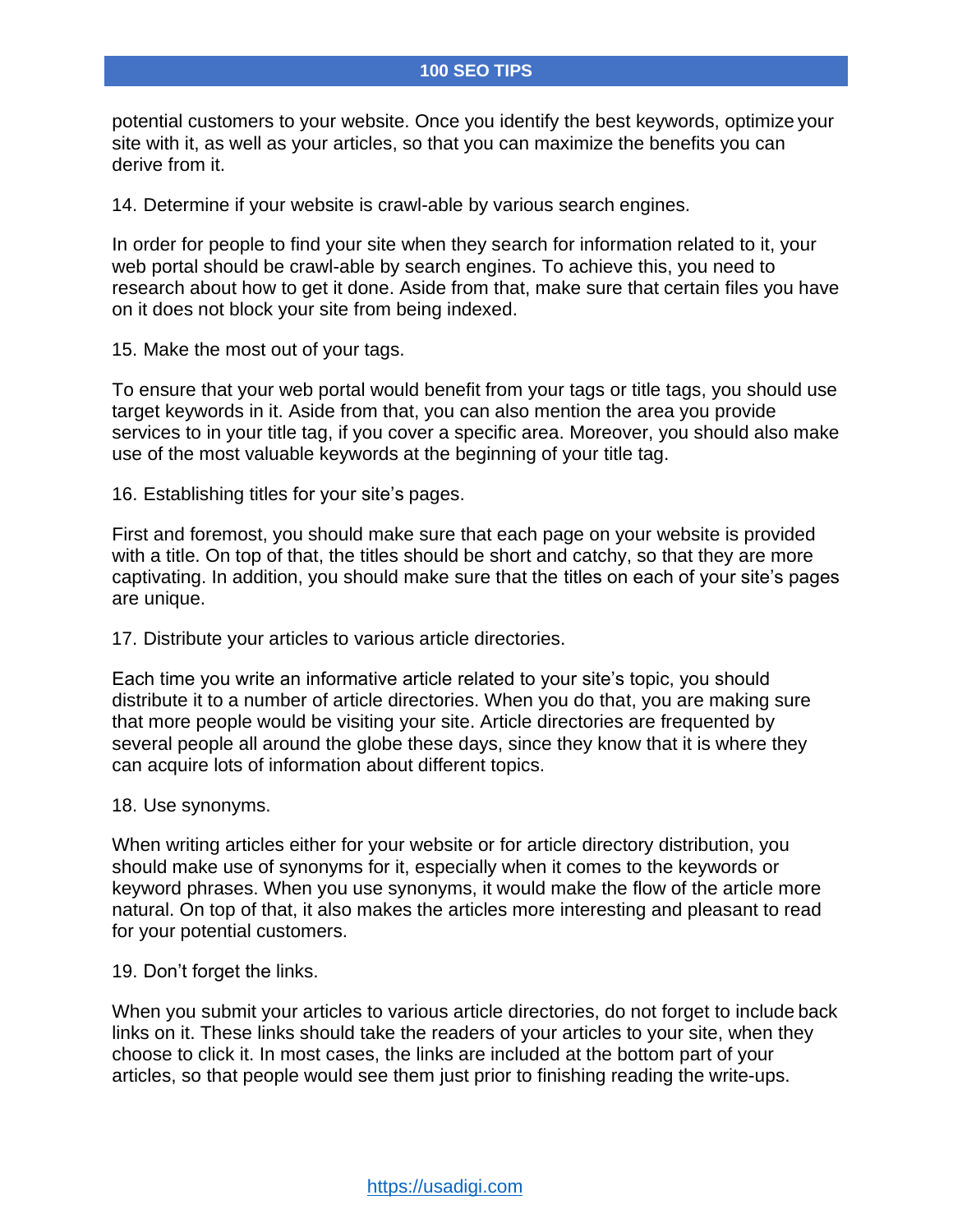20. Make your articles unique and captivating.

In writing articles for your website and submitting them to article directories, you should make sure that they contain unique content. When an article is unique, there is a better chance for a person to read it completely. Aside from that, since it provides him with valuable information, then he would be captivated by it, and would want more.

21. Access websites that can help you determine your performance.

There are certain web pages today, which can help you check the current performance of your site. The data that you can derive from them would include your site's search engine ranking, general popularity, and incoming links. Access such sites on a regular basis, so that you can see where you stand.

22. Take note of Keyword Stuffing.

Although using of keywords is one of the ways to promote your site, you should be careful in not overdoing it. If there are too many references to the keywords that you are using for your web page, it is usually called Keyword Stuffing. When this happens, search engines, especially Google, may see your web page as a spam site, which is not good.

23. The importance of topping the SERP.

Search Engines Results Page or SERP refers simply to the results that one would see when he makes a quick search about a certain keyword phrase. You want to make sure that your site ranks good in SERP. This is because, if it does, then people would be able to see it easier and faster.

24. Take advantage of organic traffic.

Organic traffic is free, which is why it is best if you focus on attaining it for your web page. Organic traffic can be obtained if you are able to take the right steps in applying SEO. Aside from that, you can also achieve it if your site has good content. Thus, focus on this technique, since it can make your site gain more traffic through search engines.

25. Having a site that provides easy navigation.

Establishing a web page that one can easily navigate does not only benefit people that would be visiting it. It can also benefit you, as the website owner, since it can actually make your site gain more traffic. The easier it is for humans to navigate, the easier it is as well for search engines to index and explore.

26. Generating site maps.

Having a site map for your web page is very important. Aside from helping people in conveniently navigating through it, it can also make it easier for search engines to index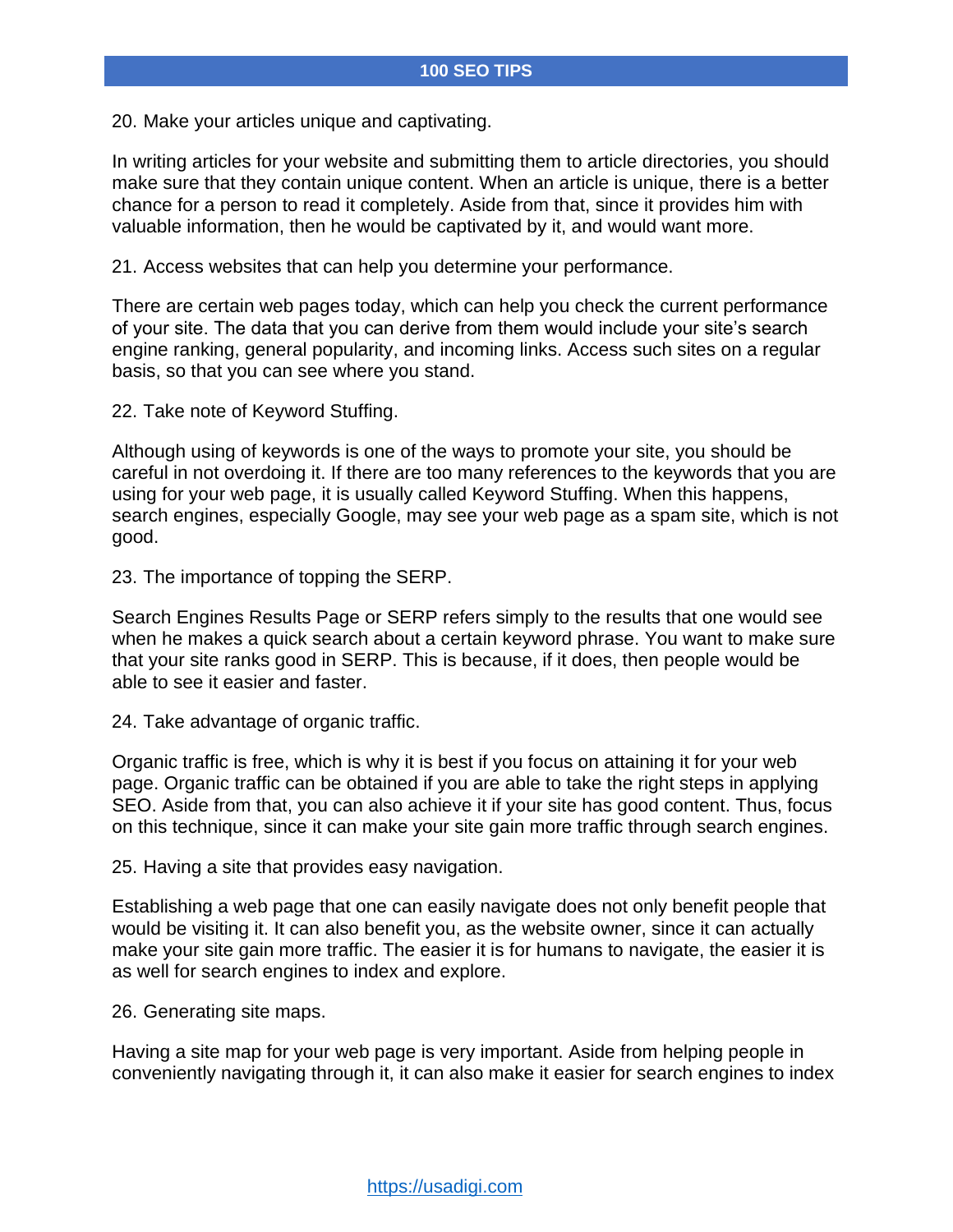it. Generate your site map with the use of an automatic tool, so that you can also update it easily.

27. Become more familiar of On Page SEO.

On Page SEO simply refers to the things that you can do, in order to optimize your web portal for Search Engine Optimization. Since it is "On Page", it means the techniques you can apply directly to your site, in order to improve its performance. This usually is easier to do, compared to the Off Page SEO, which involves blogging, back-linking, and social web portal marketing.

28. Minimize broken links.

Broken links are not good to have on your site, since they can cause missing images, and such. Keep in mind that not only people dislike them, but also various search engines. Therefore, if your site has lots of it, then it may not rank good in them. To avoid this, make use of link-checker sites or tools, so that you would know whether your site has them.

29. Write articles to other online marketing websites.

Writing articles and submitting them to other online marketing sites can help not just the sites you are submitting it to, but also to you. This is because, when people want to acquire more information about the topic you are writing about, they may start to do their research about where they can find more articles you have submitted. Once they know that such articles came from you, then they would begin to visit your site.

30. Participate in blog discussions.

If you find blog threads or discussions that are related to your site's content, then you should participate in them. When you do that, you are actually making more people aware about your expertise in your chosen field. Once people begin to look up to you, they may ask you certain questions about it, which gives you an opportunity to direct them towards your website.

31. Take advantage of free blogging platforms.

There are lots of blogging websites today, which allow you to make your own blogs. Taking advantage of them can help you gain more traffic to your online marketing sites, in order to expose your products or services to many people. Optimize your blogs with well researched keywords, so that people would find them easily.

32. Participate in online forums.

Find internet forums that have topics, which revolve around the kind of subject your website is all about. Sign up with them, and participate by providing some insights about the topic, in order to share valuable information to other people. After some time, people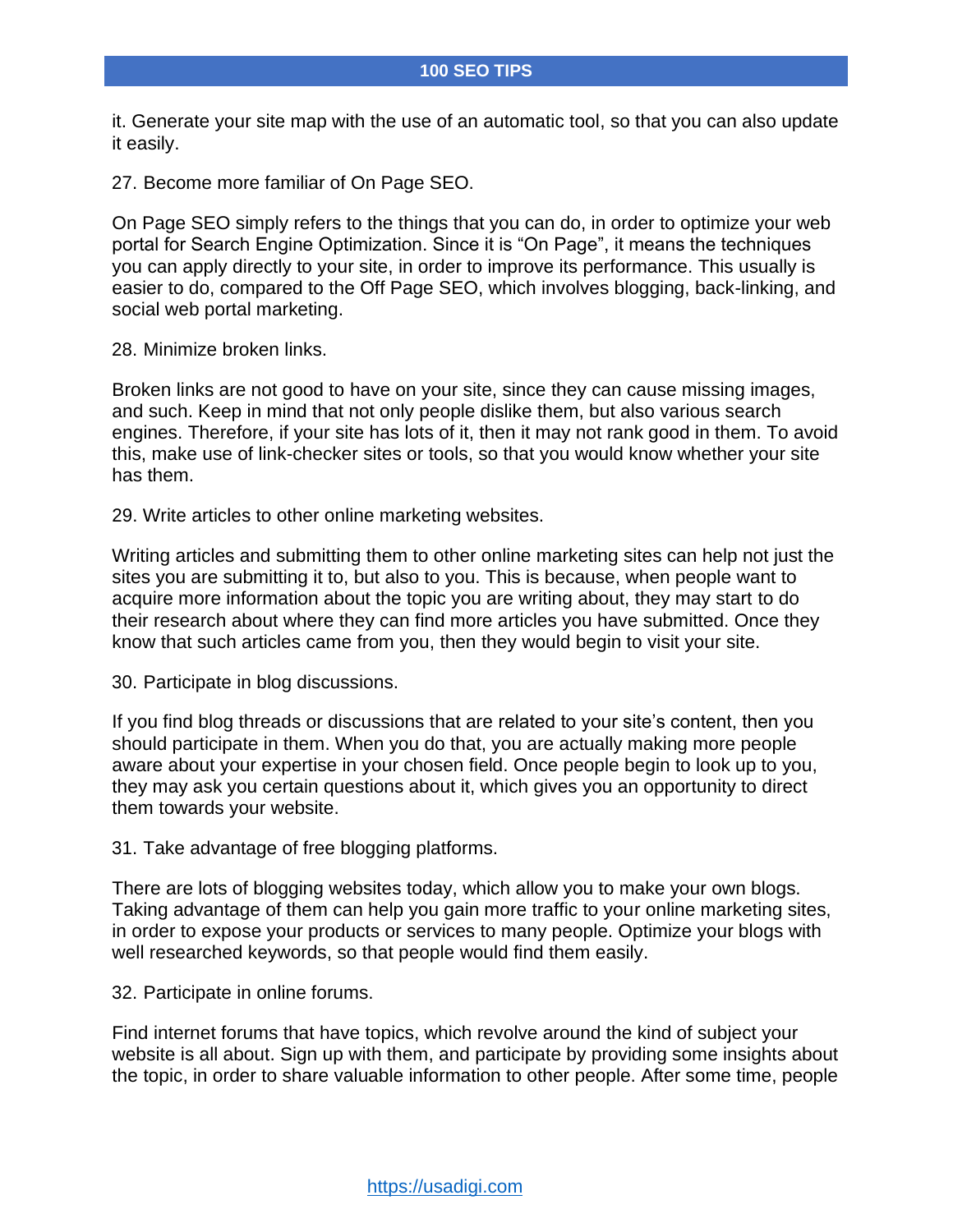would look for ways to learn more from you, and they can do that by visiting your website.

33. Create your own mini-course.

Coming up with a mini-course is another way to take advantage of SEO to drive more traffic to your site. Make sure that the mini-course is something that will grab the attention of people, so that many would take advantage of it. Just ensure to insert hints in it, which can lead people to your site, in order to increase your portal's volume of traffic.

34. Take advantage of free ads website.

There are websites today, which offer free ways of advertising. When you post your advertisement into them, as long as you make use of effective keywords, lots of people would be able to find your ads. The best thing about this is that, they are for free, and in most cases, such sites can allow you to post a good number of ads.

35. Write your own testimonials.

Find websites that offer or provide content that is similar to yours, and post your own testimonials or even just comments in them. Make your comments count, so that people visiting the said web portals would notice it. Provide links in your testimonials, so that people can use it to visit your web page.

36. Using keywords in internet profiles.

When you make use of keywords in your online profiles, you would be increasing your chances of gaining more traffic to your site. The reason behind this is that, a profile that is optimized by effective keywords would be easier to find by other people. Once they find your profile, make sure that it leads them to your site.

37. Take advantage of press releases.

Making press release articles can help you, especially if they are filled with keywords. Make sure to research about the keywords used, so that people would be able to find your press releases easier. Aside from that, the press releases should also be written in high quality.

38. Visit web pages of your competitors.

To find out why competitors are beating you in the game, try to enter certain keywords on the search engine, and visit the first website that appears on the results pages. When you visit the websites of your competitors that are topping the ranks, try to see what they are doing right. Try to learn as much as you can, so that you may be able to identify what aspects in your SEO techniques need improvement.

39. Visit your own website.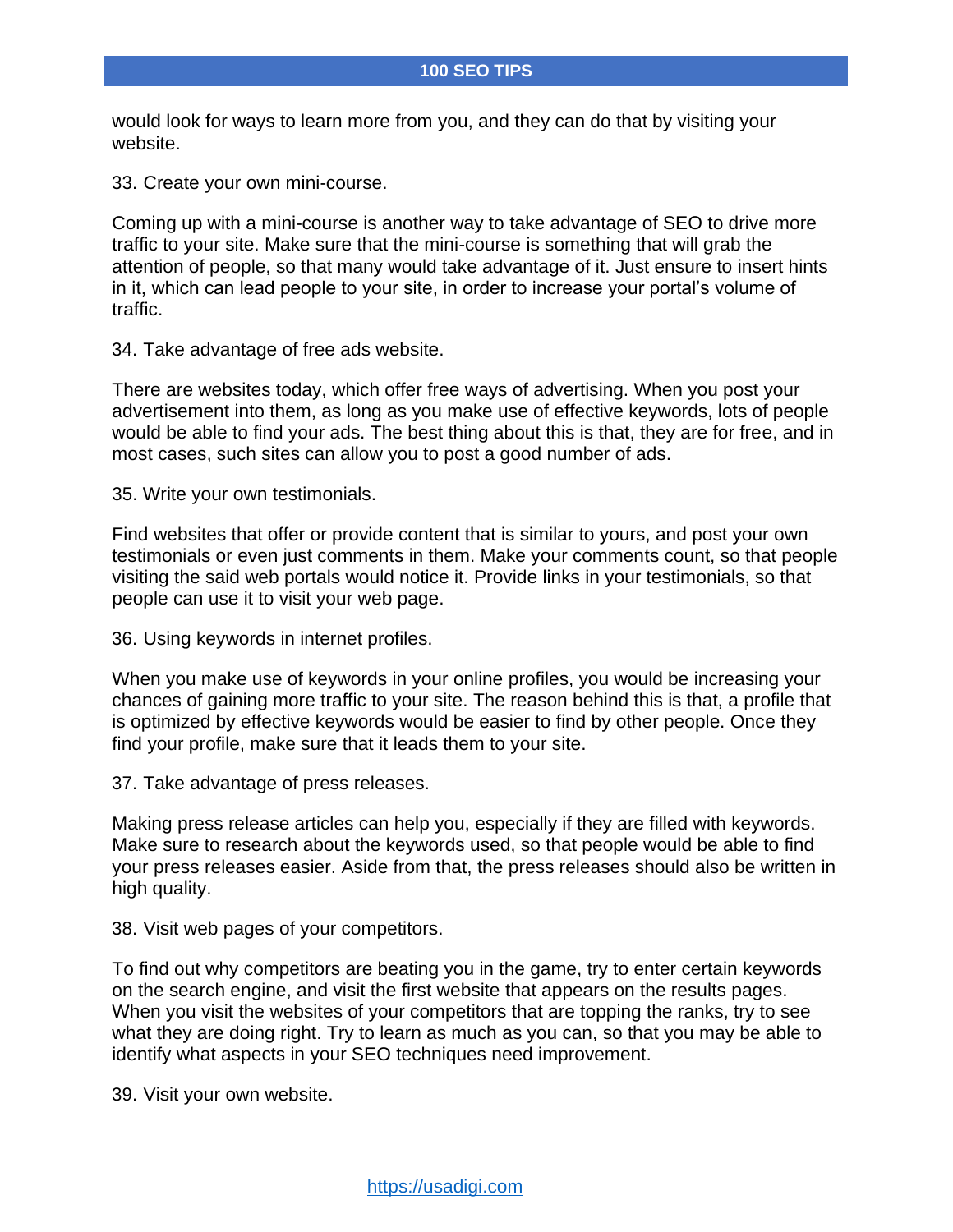Try to visit your own web page, as if you are just one of the people browsing through it. Review all the things that you could come across with. By visiting your site as another person, you would be able to see whether it provides a pleasant browsing experience or not. Aside from that, it also makes your browsing experience easier.

40. Have a friend visit your web portal.

If you want to see how people react to your site, then have a friend visit it. At first, do not let your friend know that it is your website, if possible. By doing that, you can be assured that he would give you his honest opinion about it. Make sure to finish your site first, and take criticisms in a positive way.

41. Learn more about SEO.

Learning more about SEO is one of the most important things that you need to do prior to starting your online business. This can be done by thorough research about the subject, which you can do through the internet. Aside from that, you can also choose to hire an expert in it to become your mentor, or read eBooks about it.

42. Your meta keywords section.

Avoid using single keywords in your Meta keywords section. Instead, make use of phrases, if you want to expect better results from it. Aside from that, you should also do a thorough research about the best phrases to use, so that you won't be wasting your time in it.

### 43. Web hosting.

The type of web hosting service you have signed up with, can also affect your site's performance. Because of this, you need to make sure that you have signed up with a reliable service provider. Read reviews and testimonials of such providers, so that you can easily compare them.

44. Prefer new fads and topics over older ones.

There are certain topics that were popular a few years back, but are not able to achieve the same kind of popularity today. Therefore, if you are still at your starting point, then it is best if you tackle topics that are current and are already popular. By doing that, you would be able to gain more visitors to your website.

45. Get involved with new affiliate programs.

New affiliate programs are usually offering more lucrative rewards, which is why more people get involved with them. Aside from that, in most cases, some can also offer free tools that you can use, in order to promote your site more effectively. Find the affiliate programs you are most interested in, so that you would do well in it.

46. Be helpful in online forums.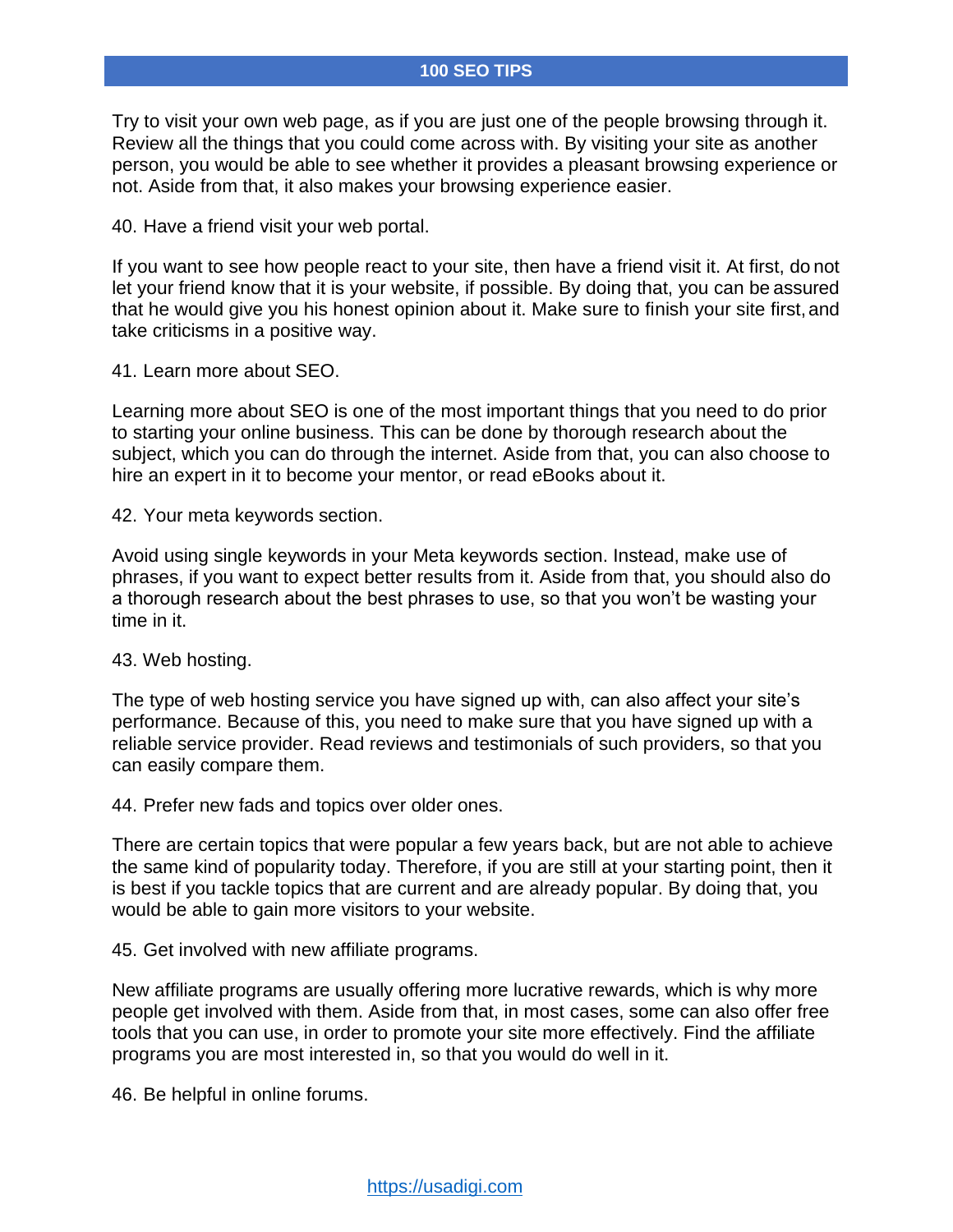If you want more people to visit your site, then you should become more helpful in online forums. Being helpful means that you offer valuable information to people, by answering their questions that are related to your chosen topic. Aside from that, you can also start a thread about a certain topic, and providing it with valuable tips and tricks.

47. Add a forum section on your site.

People would visit your site more often and in a regular basis if you are able to add a forum section to it. This section would be dedicated for discussions about the different aspects of what your website is all about. When you have a forum on your site, you can provide more answers to people's questions in it; and, by word of mouth, many people would also visit it.

48. Create eBooks that you can offer for free.

Creating your own sets of eBooks, which you can offer for free can go a long way, as far as gaining more volume to your website is concerned. Most people are always looking for free stuffs these days. Thus, downloading an eBook is an idea that would be most appealing to many of them. Make sure to insert links in certain pages of the book, so that people can use it to visit your site.

49. Let other people know that you are an expert.

When people view you as an expert in the topic that you are involved with, they will follow your posts and visit your site more. Therefore, you should make yourself present in certain online discussions. Aside from that, make professional comments or answers to questions, so that people would know how well versed you are in your chosen topic.

50. Make use of backlinks.

Backlinks are simply links that lead people to your site, which come from other sites. It is best to make use of one way links, since such links would imply that your site is the important one. Choose the sites you would insert these backlinks on properly, so that you would be able to gain more from them.

51. Take note of keyword density.

The keyword density refers to the number of times you should make use of your keywords or keyword phrases in certain pages of your site. In most cases, the density should be within 3 to 7 percent only, so as not to overdo it. If you go beyond that percentages though search engines may penalize you by not showing your site on its result pages, which is why you should be careful in it.

52. Use website analytics tools.

It is very important to keep track of the number of people that visit your website on a daily basis. To do this, you should make use of a website analytics tool for it. Some of these tools are for free, while others are not. With such a tool, not only will you be made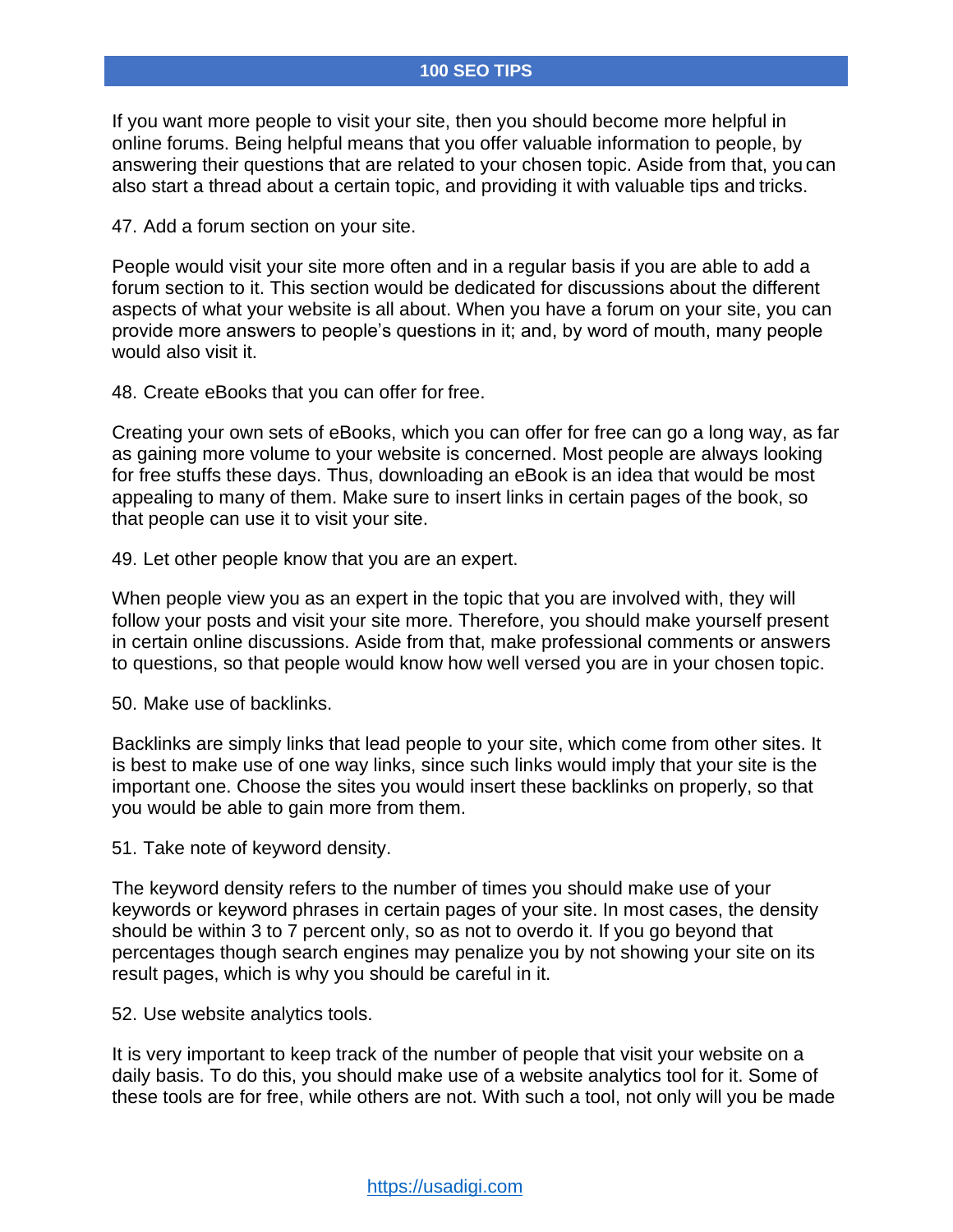aware of the number of people that visit your site per day, but it can also provide you information about where such traffic came from, as well the keywords they used to find your site.

53. Make sure there is good rate of demand of your products and services.

Always keep in mind that no matter how good your SEO techniques are, as long as is it not highly demanded by people, it may not allow you to earn money from it. Thus, you should properly research about the demand of your products and services first. Do your research beforehand, so that you can get involved with something that is worthwhile.

54. Making use of PPC or Pay Per Click.

Pay Per Click advertisement is something that is used by lots of online marketers these days. It should be noted though that the more people clicking your ads, the more money you will have to spend for them. Thus, make sure that your title and content for it would be catchy and not misleading.

55. Purchasing your domain should be done last.

It is best if you purchase your domain last, instead of rushing into it. By doing that, you will be providing more time for yourself to make up your mind about it. With that, you can be assured that the domain name you would be selecting would be the best for your site, in order to increase traffic.

56. Consider all types of buyers.

There are people who are already decided on buying something and will indicate the brand name of the products they want. Because of that, you should also make use of certain brand names in your articles or your site's content. By doing that, you are increasing your potentials for more sales, especially when people visiting your site are already sure buyers.

57. Targeted traffic is more important than just traffic.

Gaining more internet traffic is very important. However, it is best if your site obtains targeted traffic, instead of just online traffic. This is because targeted traffic means that people visiting your web page are those that are really interested in the services and products that you can offer to them.

58. Use hyperlinks.

Using hyperlinks is another SEO technique that you can use in order to have more people visiting your site. A hyperlink can help you, since you can insert or include your keywords into it. When you do that, a person who wants to visit your site can simply click on the keywords to get routed to it.

59. Hire a mentor in SEO.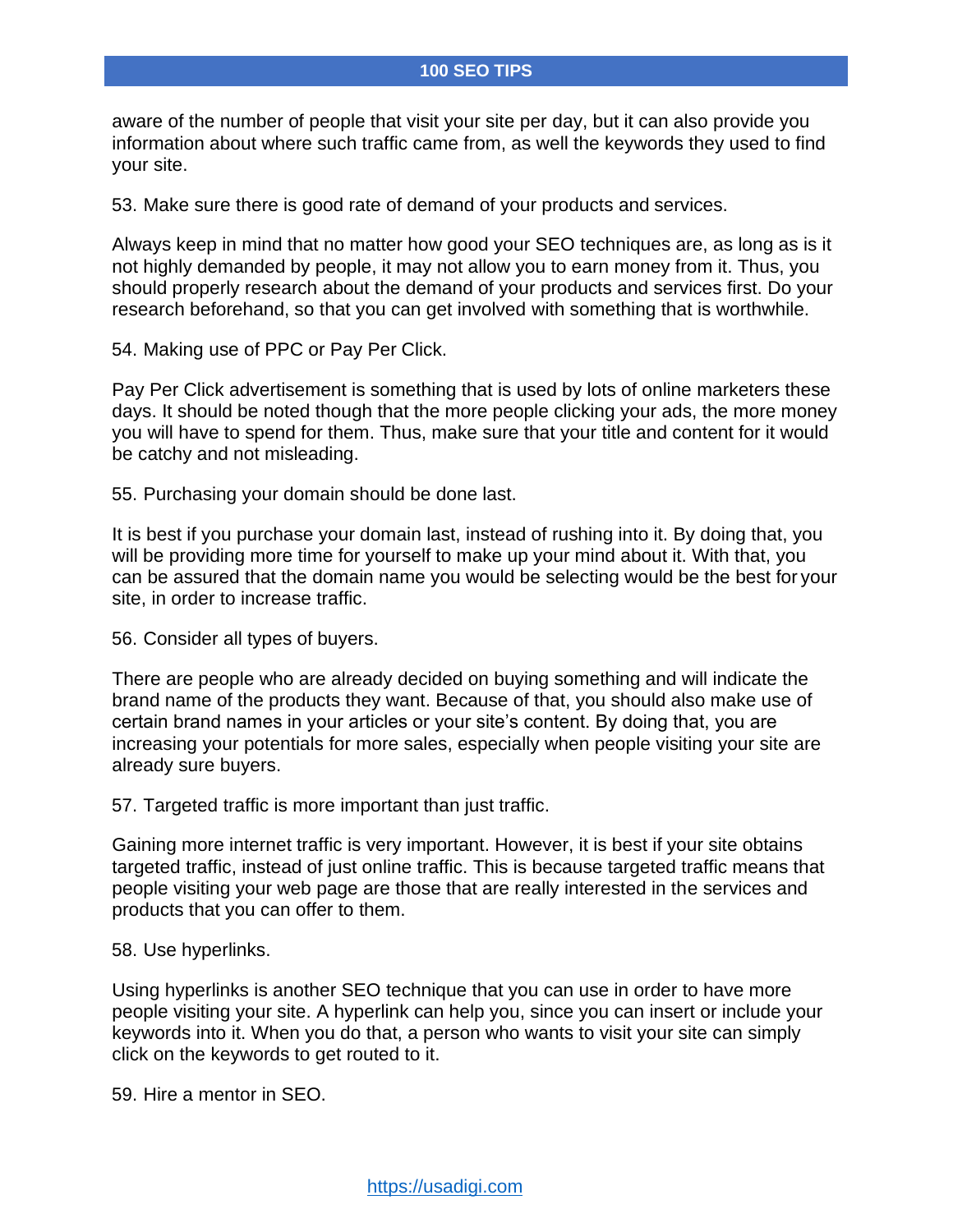If you want to learn more about using SEO to improve the performance of your site, an option that you can consider is hiring a mentor for it. A mentor can teach you in using various strategies in order to optimize your site better. Once you have learned more techniques from him, you can have him assess your performance, to see if you can already be on your own.

60. Finding the best SEO eBook.

Reading a Search Engine Optimization book can help in learning more about SEO, especially at the starting part. To find such books, all you have to do is to make use of your search engine, or ask your friends for their recommendations. Make sure to do your research about the eBook, especially about its writers, so that you can be assured of its quality.

61. The first paragraph on your website.

There are cases when search engines would base its results on the first paragraph of websites. In this case, you should also focus on making the first paragraph of your website as catchy as possible. Optimize it with your main keywords, so that it would rank better in search engines

62. Don't forget the value of social networking.

If you have not started making use of social networking for your SEO efforts, then it is best to start now. Starting early with social networking is always better than starting late. This is because reaping the benefits from social networking takes some time. Thus, you need to be patient in going about it, so that you would be able to enjoy the fruits of your labor soon.

### 63. Be persistent.

Gaining success in your online marketing efforts through SEO may take some time. Thus, you should be persistent about it. Always strive to improve the content of your website. Aside from that, you should also continue doing all the necessary things to build traffic.

64. What to do once you achieve traffic.

Once you achieve good amounts of traffic to your web portal, it is not the time to take it slow. Rather, you should try to determine the things that you were able to do, which helped in building your traffic. Aside from that, don't stop in finding out new ways, or applying new techniques, so that you won't lag behind your competitors.

65. Identify the best niches.

There are lots of niches that always stay as popular as they are, even when thousands of sites have already been launched for them. Some of these niches would include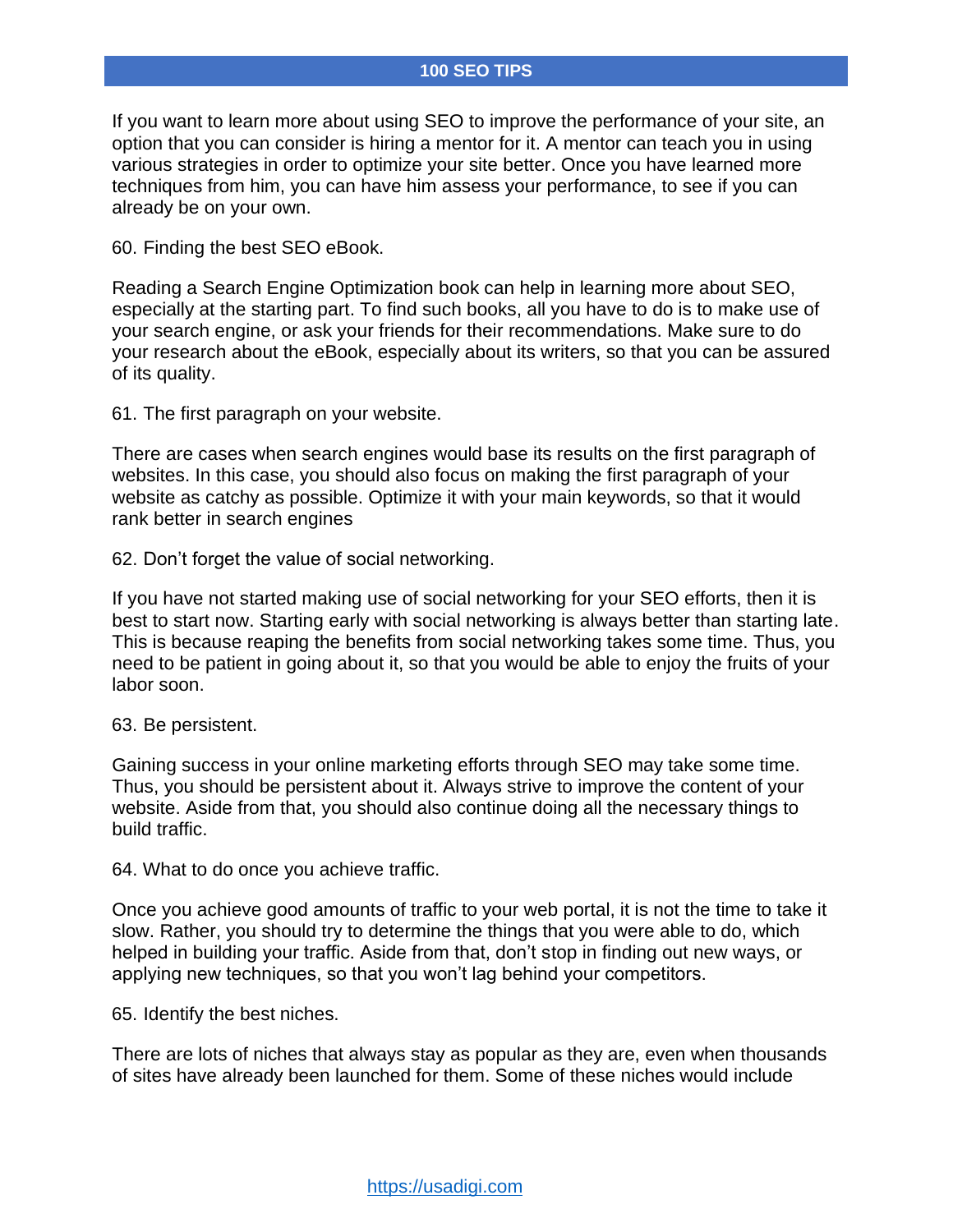wealth, pets or animal care, health, and relationships. This is because, such topics always interest most people all around the world.

66. The SERP rankings.

The SERP or Search Engine Results Page rankings are always fluid. In other words, since search engines base the SERP to different factors, any change in such factors may also create a change on the page rankings. Therefore, you should also be flexible. In other words, you should try to use other sets of keywords from time to time, and add more content to your site.

67. Focus on one website first.

In getting involved with SEO, you need to consider the fact that it is a full time job. It involves lots of things, in which you need to be alert for changes that may happen. Such changes can affect the trends, rankings, links, and many more. Thus, it is best to focus on one website first, since if you manage more websites, you may lose track on some of them.

68. The number of keyword phrases on your website.

When it comes to deciding on the number of keywords or keyword phrases you want to make use on your site, it is best to stay within the 13 to 15 phrases boundary. It should be noted though that this can depend on the length of your article on the landing page of your site. The longer your article would be, the more keywords you can insert.

69. Number of words per website page.

If you are trying to create content for your site, focus on having at least 200 words per page. This way, search engines would have enough words to work on. Aside from that, it can also provide you the chance to offer more relevant information to your site's visitors.

70. Including your brick and mortar establishment's address.

If you have a brick and mortar business, and you want to establish better web presence, then make sure to include your office's local address on your site. Include it in the contact section of the web page. Aside from that, you can also apply it on the landing page of your portal.

71. Never make text the same color as its background.

One of your goals in order to have people revisit your site or stay longer in it, is to provide people utmost convenience in browsing through it. To make sure that this is the case, then you should not make your text with the same color as its background. The reason for this is that, it would make it difficult for people to read them.

72. Post classified ads on your web portal.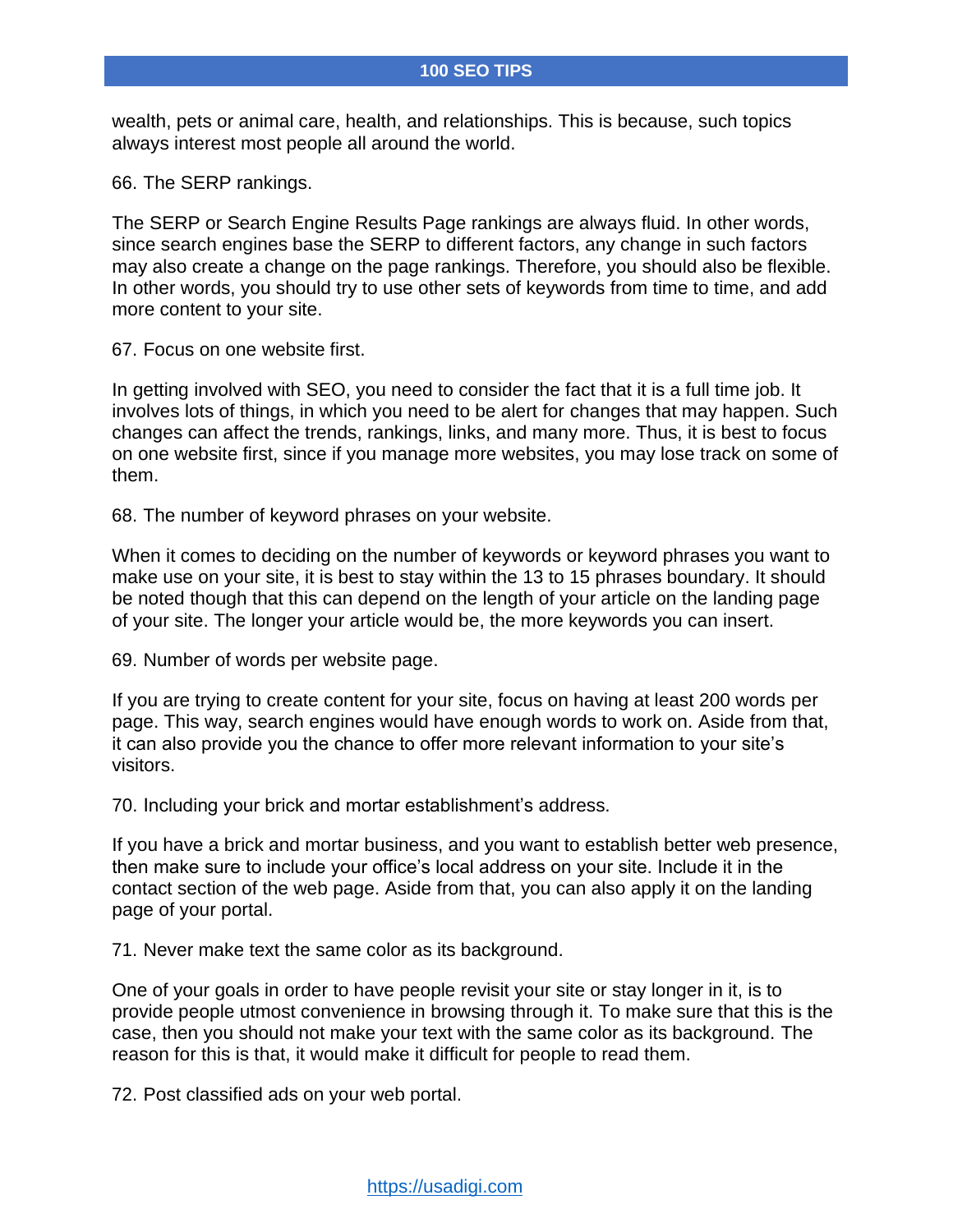Having classified advertisements on your website would increase its traffic. Lots of people like it when there are classified ads, since it gives them more access to other products and services, as well as to other sites. Make sure to choose ads that are relevant to your website's content though, so that more people would visit your site.

73. Free web-based software programs.

If you have the skill to create certain types of software programs, then make a bunch of them that can be used through the internet. Lots of people are searching for web-based programs these days, which they can use for free. By announcing your free programs through forums and discussion threads, you will be having lots of people visiting your site for it.

### 74. Make a video tutorial.

Create a video tutorial and post it in a website that allows video uploads for free. As long as you make good use of your imagination, you would be able to come up with videos whether it is for your products or services. Place a link on it to route people to your website, so that you would have more volume of traffic.

75. Private Label Rights.

Private Label Rights products or PLR products are highly searched by lots of people these days. If you offer them for free, by simply accessing your site for it, you would be able to convince people to visit it, since it is a win-win situation for them. Make sure that you offer quality PLR products, so that they would check your site on a regular basis for more.

76. Use long tailed keywords.

These are simply more keywords in a keyword phrase. In other words, you would be using longer keyword phrases for your articles, as well as for your website's content. Just make sure that the keywords within the phrase are significant to your site's topic though, and they should not have much competition.

77. Do the split testing method.

As the name of the method suggests, this simply means to try out different routes of promoting a product. It can involve promoting a product on a certain section on your site, and doing it in another page as well. After some time, you need to compare their results, so that you can determine which of the routes you took is the best way to do it.

78. Think of ways to stand out from the rest of the pack.

There are always certain ways that you can think about, which have not been used by other people yet. As long as you put your mind into it, you may be able to find an angle, or a new way of looking at something, which can help you gain more edge over your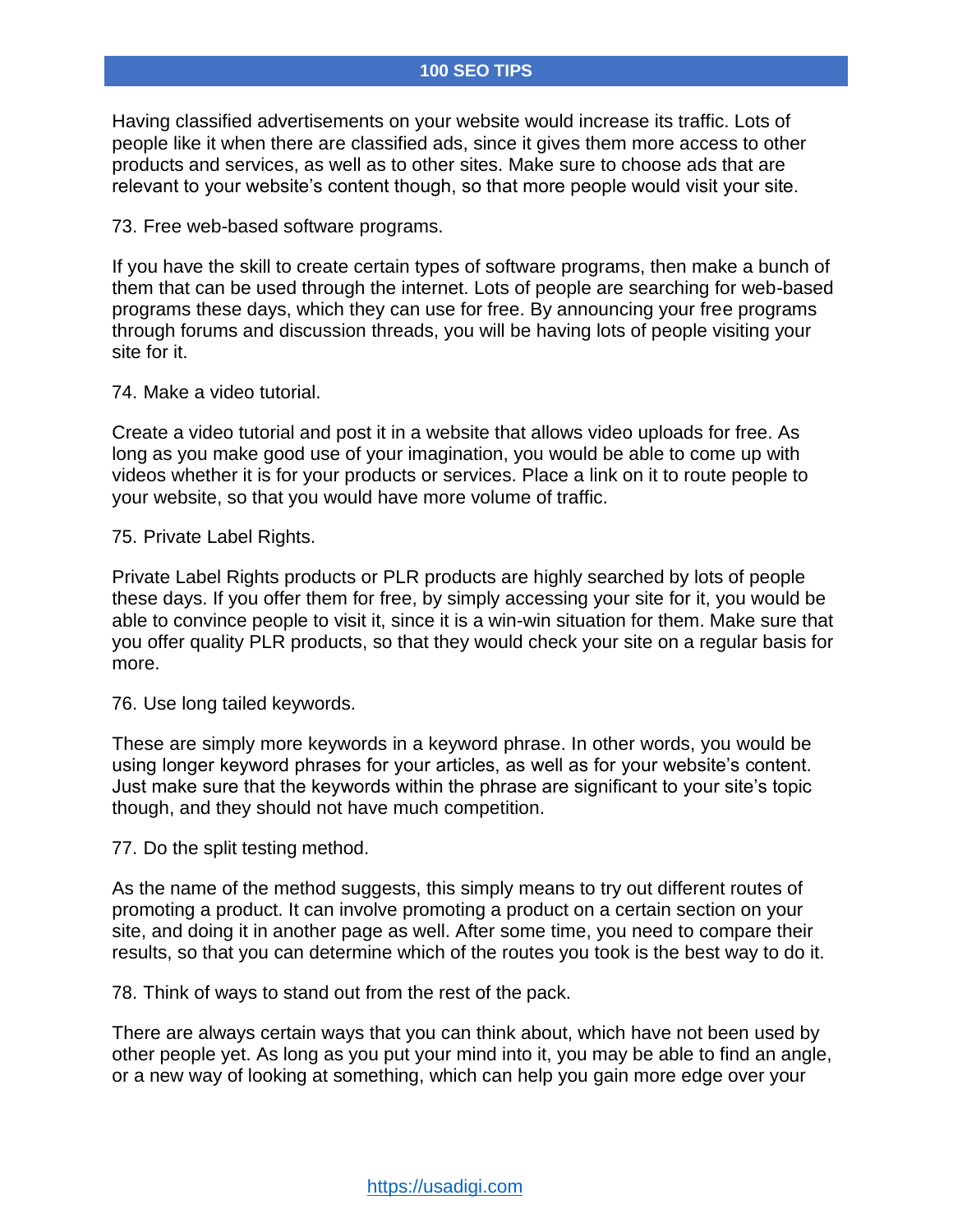competitors. Keep on looking for it, so that you would be able to come up with a method or a strategy that you made on your own.

79. Always focus on providing call to action phrases.

Call to action phrases are simply sentences, which make suggestions to people in taking a certain step. It could mean taking a quiz, taking a survey, taking advantage of a free program, and such. By doing that, you would see more activities on your site, which is very favorable.

80. Add internal hyperlinks into your website.

Internal hyperlinks are links that can lead a person to another section within your site, by simply clicking on them. Search engines see these links as important parts of the site, which can become a factor when it comes to the rankings. If you have not added such links yet, then it is time that you do.

81. Logging out of Google first if you use it to check your SERP.

It is a good idea to log out of your Google account first, if you are using it to check your SERP or Search Engine Results Page. The reason behind this is that, if you are still logged in to your Google account, it may tailor the results to be in line with your previous search preferences, which can show your site to rank much higher. To see more accurate results, log out from it first, or make use of another computer.

82. Using deep linking method.

The deep linking is a method, in which you would be using links, which would direct people not towards your site's homepage, but to another section of it. Search engines actually favor sites that make use of it. However, you need to be careful, since such links may get broken every time you make some adjustments on your site.

83. Modifying the keyword or keyword stemming.

Keyword stemming is a process, in which you would be modifying certain keywords before making use of them for your site, or articles. This would actually increase your chances of getting more hits on your web portal. An example is that, if your keyword is "reading", then you should also make use of read, readable, and such.

84. People search for information by asking questions.

When a person is searching for information, in most cases, he may be typing an actual question on the search bar of the search engine to find the answers to it. Thus, it is a good idea to make the subtitles of your website into questions. By doing that, you would be increasing your sites potentials in appearing on the first page of the search engine results.

85. Bolding or italicizing your important keyword phrases.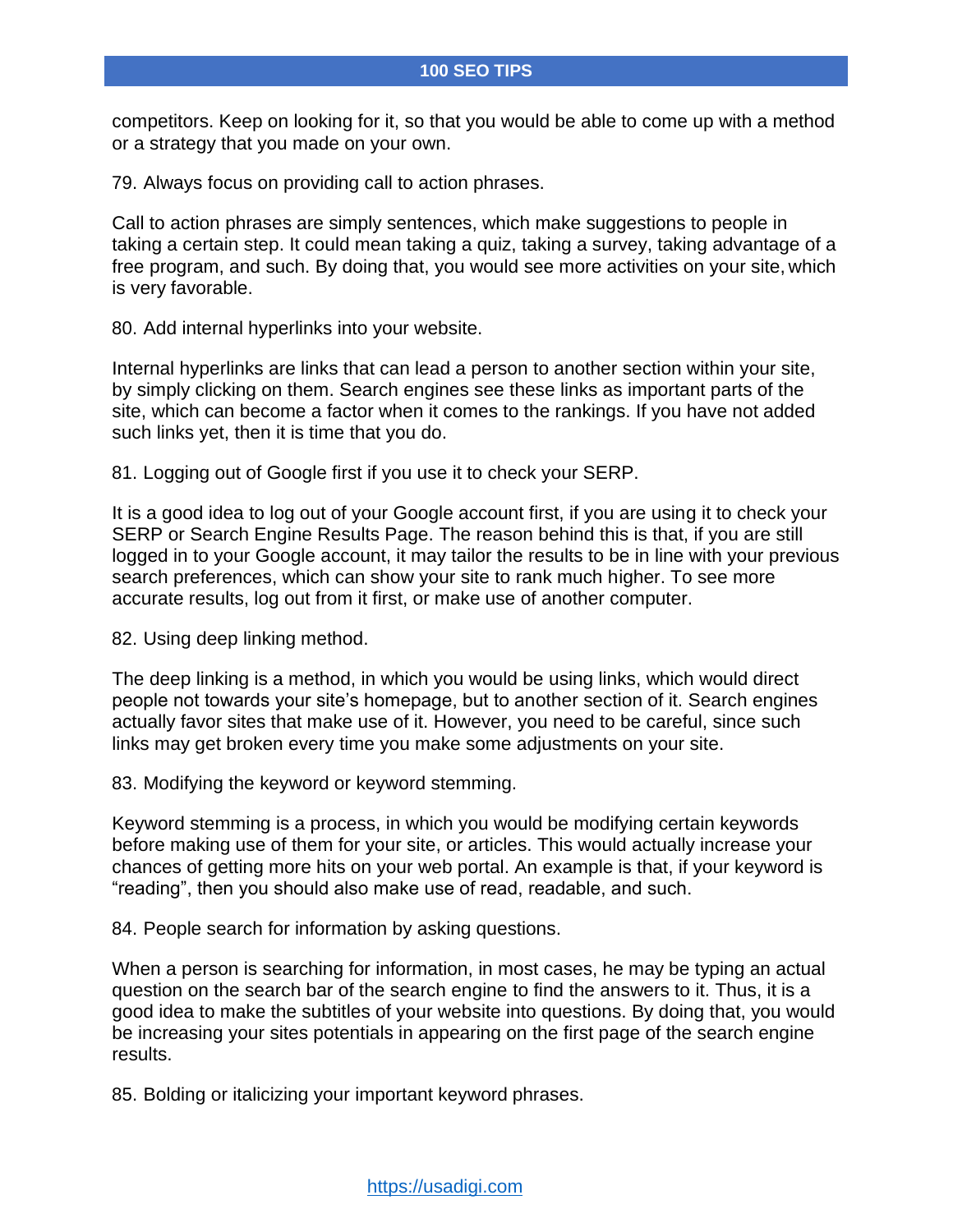To emphasize on your keyword phrases, you can actually bold or italicize them. By doing that, you would be making the keyword phrases more eye catching, which is good, especially if you are also using some of them in hyperlinks. Just don't overdo it, since it may not look good on your site.

86. Making certain pages of your site more important.

If you want certain pages or sections of your site to become more important for search engines, then you should make use of internal links to it. The more links you would be placing on your site for that certain section of it, the more vital that page becomes. By doing that, you can improve your site's rankings in search engines.

87. Making an About Us page.

Do not forget to include an About Us page on your web portal. This is because, when people search for information about certain things, there is a good chance for them to enter keywords that describe your site or company. With that, the said page would make your website rank better on search engines.

88. Age of the domain name.

Some people may not know it, but search engines also consider the age of the domain names as a factor when it comes to ranking websites. With that, search engines prefer to show sites that have older domains. This is because, it gives search engines assurance that the website is reliable, and not another "now you see it, now you don't" type of site.

89. The rate of speed in getting backlinks.

It is true that more backlinks can help your site in gaining more traffic. However, you should not get them as quickly as you can, since search engines may become suspicious of your site's activities. Thus, make it in a slower but in a more constant manner, just to be on the safe side.

90. Make your own Warm List.

A Warm List can come in handy in certain times. This is simply a list of your friends, relatives, colleagues, as well as contacts that you may established through online forums. Make use of your Warm List only from time to time; and, save them for more important product or website launches, in order to gain extra traffic to your site.

91. Try to target a hungry crowd.

Targeting a hungry crowd can offer lots of benefits to your online business. This is because, they are people searching for immediate solutions to their questions or problems. If you are able to present them the solution they are looking for, then you can expect lots of traffic to your site as well as sales.

[https://usadigi.com](https://usadigi.com/)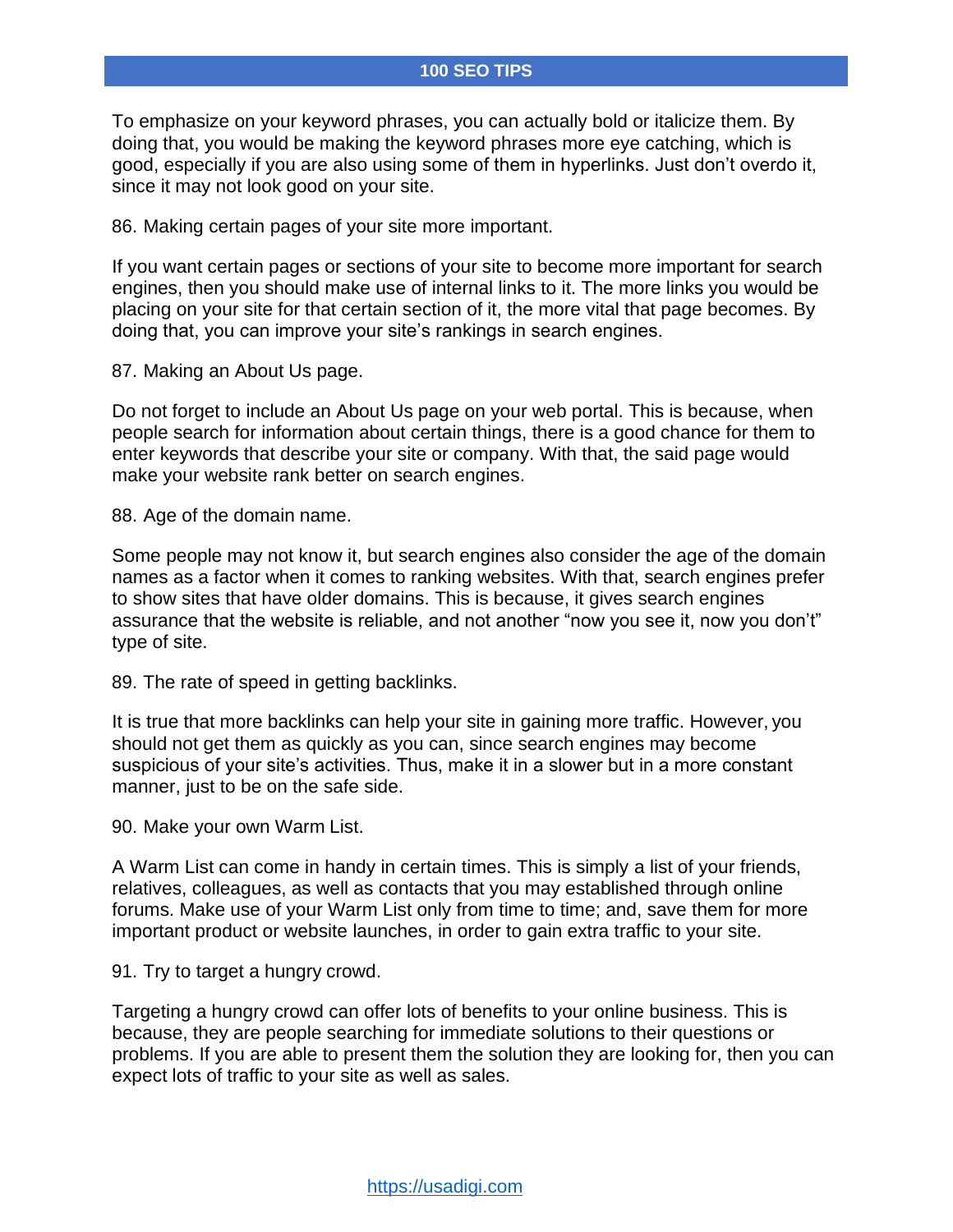92. Consider the reasons why people would visit your site.

If you want more visitors to your site, then you should determine the reasons why they should. Aside from that, you should also try to see why current visitors are browsing through its pages. One way of doing it is to identify the needs of your target market. Aside from that, you can also check what pages on your site are frequently visited by them.

93. Consider your own way of browsing the web.

Keep in mind that as an online marketer, you are also one of the millions of people, who make use of the internet to search for information, products, or services. Thus, try to consider how you make use of various search engines. Aside from that, try to pay attention on what attracts you more, as well as what drives you to click on certain links.

94. Use tools for site analysis on other websites.

The tools that you use to analyze your site can also be used on other web portals that you visit. By doing that, you would be able to see what keywords they are using, what they are doing wrong, what they are doing right, and more. Visit sites that are visited by lots of people, so that you can gain more positive ideas.

95. Determine the reason or reasons why you are getting good traffic.

It is very important that you know the reasons why your website is getting good volumes of traffic on a regular basis. By doing this, you would be able to make adjustments on your site, which would not affect its performance. Keep in mind that it is possible that there is just a single sentence on your site that makes it attractive to search engines; and, if you accidentally delete it, then it may abruptly change its performance.

96. Support other websites on your own portal.

Supporting other websites on your own web page can also offer lots of benefits for you, especially when it comes to gaining more traffic. This is because, such sites can also provide more traffic to you. Just make sure that you are not supporting competitor websites, since they might not return the favor.

97. Make some reviews.

If you are selling certain products, you can also make reviews about them on your site, or on other web portals. This is actually one of the reasons why some online marketers make use of the products they promote. This way, you would be able to come up with more detailed reviews, which would showcase the advantages and disadvantages of the products, in order to help people make informed decisions about it.

98. Make sure to provide links on your online forum profiles.